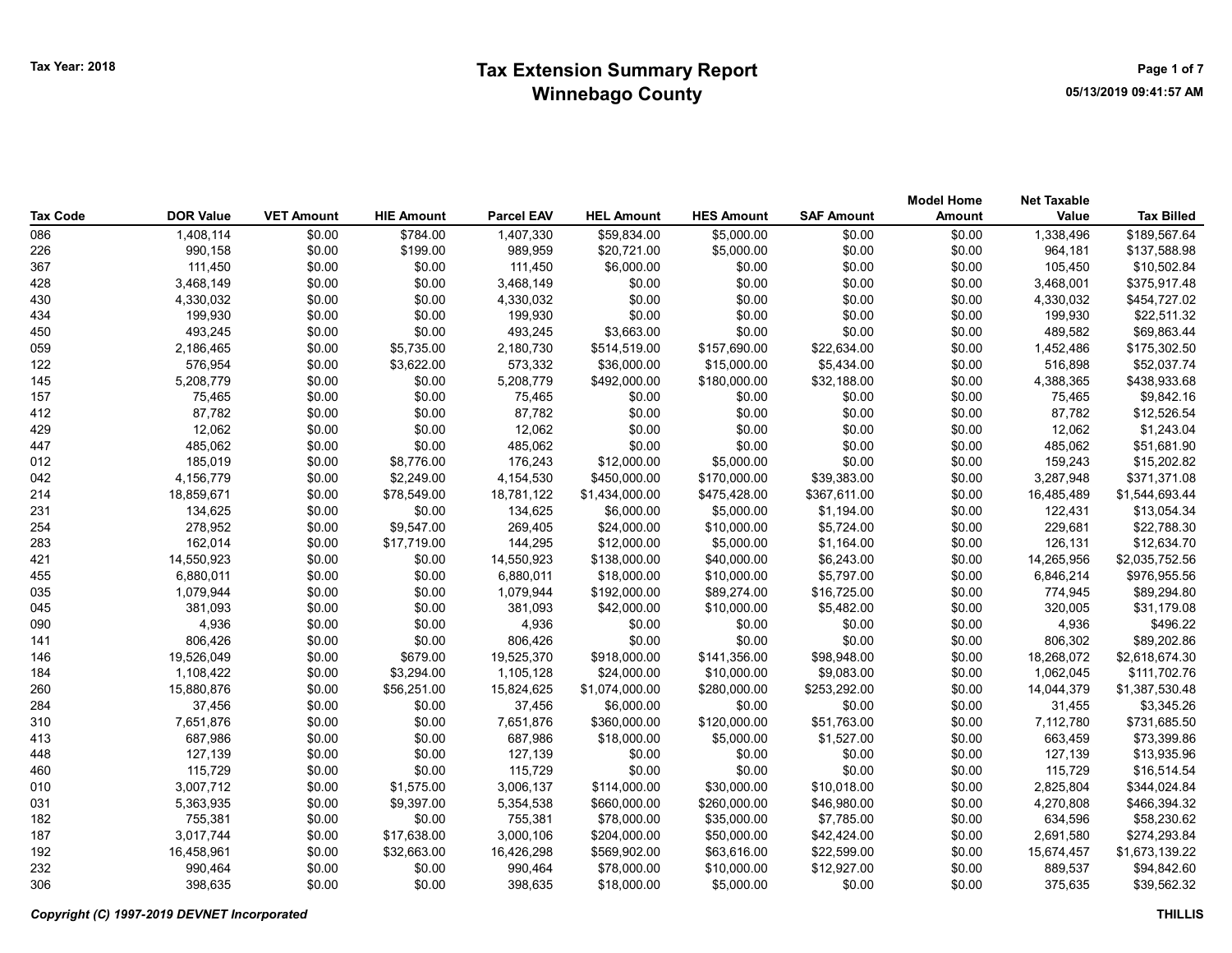## Tax Year: 2018 **Extension Summary Report Number 2018** Page 2 of 7 Winnebago County

| Tax Code | <b>DOR Value</b> | <b>VET Amount</b> | <b>HIE Amount</b> | <b>Parcel EAV</b> | <b>HEL Amount</b> | <b>HES Amount</b> | <b>SAF Amount</b> | <b>Model Home</b><br><b>Amount</b> | <b>Net Taxable</b><br>Value | <b>Tax Billed</b> |
|----------|------------------|-------------------|-------------------|-------------------|-------------------|-------------------|-------------------|------------------------------------|-----------------------------|-------------------|
| 363      | 56,399           | \$0.00            | \$0.00            | 56,399            | \$6,000.00        | \$5,000.00        | \$0.00            | \$0.00                             | 45,399                      | \$4,405.76        |
| 423      | 13,178,558       | \$0.00            | \$7,854.00        | 13,170,704        | \$971,536.00      | \$239,292.00      | \$11,924.00       | \$0.00                             | 11,898,611                  | \$1,697,936.42    |
| 454      | 2,288,867        | \$0.00            | \$0.00            | 2,288,867         | \$0.00            | \$0.00            | \$0.00            | \$0.00                             | 2,288,867                   | \$243,608.72      |
| 020      | 20,790           | \$0.00            | \$0.00            | 20,790            | \$0.00            | \$0.00            | \$0.00            | \$0.00                             | 20,789                      | \$2,212.62        |
| 070      | 2,206,525        | \$0.00            | \$0.00            | 2,206,525         | \$90,000.00       | \$10,000.00       | \$0.00            | \$0.00                             | 2,104,431                   | \$249,126.72      |
| 126      | 2,291,070        | \$0.00            | \$0.00            | 2,291,070         | \$4,736.00        | \$0.00            | \$0.00            | \$0.00                             | 2,284,215                   | \$325,957.84      |
| 162      | 578,940          | \$0.00            | \$0.00            | 578,940           | \$48,000.00       | \$20,000.00       | \$7,329.00        | \$0.00                             | 503,611                     | \$49,413.36       |
| 167      | 5,828,077        | \$0.00            | \$2,445.00        | 5,825,632         | \$384,000.00      | \$181,699.00      | \$75,638.00       | \$0.00                             | 5,173,780                   | \$511,708.22      |
| 213      | 8,083,355        | \$0.00            | \$15,969.00       | 8,067,386         | \$552,000.00      | \$150,000.00      | \$75,380.00       | \$0.00                             | 7,113,059                   | \$663,357.64      |
| 223      | 7,802,516        | \$0.00            | \$487.00          | 7,802,029         | \$1,130,732.00    | \$190,920.00      | \$22,244.00       | \$0.00                             | 6,443,784                   | \$919,530.42      |
| 248      | 57,464           | \$0.00            | \$0.00            | 57,464            | \$0.00            | \$0.00            | \$0.00            | \$0.00                             | 57,332                      | \$5,691.78        |
| 263      | 228,165          | \$0.00            | \$0.00            | 228,165           | \$12,000.00       | \$10,000.00       | \$20,657.00       | \$0.00                             | 185,493                     | \$17,856.30       |
| 265      | 1,009,765        | \$0.00            | \$11,780.00       | 997,985           | \$66,000.00       | \$15,000.00       | \$14,859.00       | \$0.00                             | 902,104                     | \$88,966.60       |
| 364      | 238,103          | \$0.00            | \$0.00            | 238,103           | \$12,000.00       | \$0.00            | \$0.00            | \$0.00                             | 226,103                     | \$20,700.48       |
| 405      | 1,784,057        | \$0.00            | \$0.00            | 1,784,057         | \$0.00            | \$0.00            | \$0.00            | \$0.00                             | 1,784,057                   | \$254,585.12      |
| 443      | 100,595          | \$0.00            | \$0.00            | 100,595           | \$0.00            | \$0.00            | \$0.00            | \$0.00                             | 100,595                     | \$9,603.74        |
| 458      | 5,871,055        | \$0.00            | \$400.00          | 5,870,655         | \$73,069.00       | \$15,000.00       | \$1,560.00        | \$0.00                             | 5,781,026                   | \$570,963.86      |
| 036      | 13,214,021       | \$0.00            | \$1,650.00        | 13,212,371        | \$1,102,348.00    | \$485,452.00      | \$137,972.00      | \$0.00                             | 11,372,559                  | \$1,600,530.00    |
| 063      | 2,440,126        | \$0.00            | \$1,453.00        | 2,438,673         | \$306,000.00      | \$110,000.00      | \$16,573.00       | \$0.00                             | 2,004,100                   | \$217,184.62      |
| 082      | 91,595           | \$0.00            | \$0.00            | 91,595            | \$0.00            | \$0.00            | \$0.00            | \$0.00                             | 91,595                      | \$13,070.64       |
| 118      | 8,654,577        | \$0.00            | \$0.00            | 8,654,577         | \$0.00            | \$0.00            | \$0.00            | \$0.00                             | 8,654,577                   | \$974,470.84      |
| 128      | 2,296,090        | \$0.00            | \$0.00            | 2,296,090         | \$373,851.00      | \$120,000.00      | \$42,518.00       | \$0.00                             | 1,700,817                   | \$197,550.38      |
| 155      | 9,260,702        | \$0.00            | \$15,098.00       | 9,245,604         | \$1,053,415.00    | \$380,000.00      | \$181,289.00      | \$0.00                             | 7,460,608                   | \$757,118.62      |
| 329      | 1,936,323        | \$0.00            | \$6,018.00        | 1,930,305         | \$132,000.00      | \$40,000.00       | \$20,693.00       | \$0.00                             | 1,737,612                   | \$176,418.20      |
| 351      | 867,242          | \$0.00            | \$0.00            | 867,242           | \$77,567.00       | \$20,000.00       | \$2,543.00        | \$0.00                             | 709,056                     | \$60,343.62       |
| 374      | 1,414,647        | \$0.00            | \$0.00            | 1,414,647         | \$78,000.00       | \$15,000.00       | \$3,191.00        | \$0.00                             | 1,318,438                   | \$156,559.42      |
| 393      | 457,688          | \$0.00            | \$0.00            | 457,688           | \$48,000.00       | \$15,000.00       | \$12,396.00       | \$0.00                             | 382,292                     | \$39,560.40       |
| 040      | 75,078           | \$0.00            | \$0.00            | 75,078            | \$0.00            | \$0.00            | \$0.00            | \$0.00                             | 75,078                      | \$8,423.84        |
| 056      | 402,822          | \$0.00            | \$0.00            | 402,822           | \$54,000.00       | \$15,000.00       | \$0.00            | \$0.00                             | 331,322                     | \$52,990.82       |
| 085      | 12,731,563       | \$0.00            | \$10,908.00       | 12,720,655        | \$2,026,769.00    | \$894,823.00      | \$88,114.00       | \$0.00                             | 9,579,863                   | \$1,367,054.84    |
| 114      | 82,611,158       | \$0.00            | \$160,639.00      | 82,450,519        | \$8,545,227.00    | \$2,606,530.00    | \$783,011.00      | \$0.00                             | 69,767,939                  | \$7,611,341.76    |
| 135      | 8,071,284        | \$0.00            | \$17,672.00       | 8,053,612         | \$666,000.00      | \$167,260.00      | \$35,650.00       | \$0.00                             | 7,125,445                   | \$734,299.56      |
| 152      | 4,416,707        | \$0.00            | \$0.00            | 4,416,707         | \$210,000.00      | \$25,000.00       | \$5,952.00        | \$0.00                             | 4,173,489                   | \$515,672.40      |
| 177      | 14,255,764       | \$0.00            | \$958.00          | 14,254,806        | \$1,288,734.00    | \$262,014.00      | \$101,613.00      | \$0.00                             | 12,534,548                  | \$1,234,404.44    |
| 282      | 186,678          | \$0.00            | \$0.00            | 186,678           | \$30,000.00       | \$15,000.00       | \$0.00            | \$0.00                             | 141,678                     | \$13,833.32       |
| 328      | 55,223,597       | \$0.00            | \$106,860.00      | 55,116,737        | \$5,577,120.00    | \$1,141,836.00    | \$341,660.00      | \$0.00                             | 47,269,437                  | \$5,228,856.50    |
| 433      | 1,523,787        | \$0.00            | \$0.00            | 1,523,787         | \$0.00            | \$0.00            | \$0.00            | \$0.00                             | 1,523,787                   | \$171,572.34      |
| 008      | 50,893,796       | \$0.00            | \$8,169.00        | 50,885,627        | \$2,970,000.00    | \$501,206.00      | \$198,431.00      | \$0.00                             | 47,140,594                  | \$5,167,178.44    |
| 060      | 1,532,169        | \$0.00            | \$0.00            | 1,532,169         | \$36,000.00       | \$7,338.00        | \$722.00          | \$0.00                             | 1,485,999                   | \$164,426.04      |
| 099      | 6,862,786        | \$0.00            | \$2,467.00        | 6,860,319         | \$1,260,000.00    | \$390,000.00      | \$103,196.00      | \$0.00                             | 5,024,575                   | \$555,403.06      |
| 125      | 118,324          | \$0.00            | \$0.00            | 118,324           | \$0.00            | \$0.00            | \$0.00            | \$0.00                             | 118,324                     | \$14,205.76       |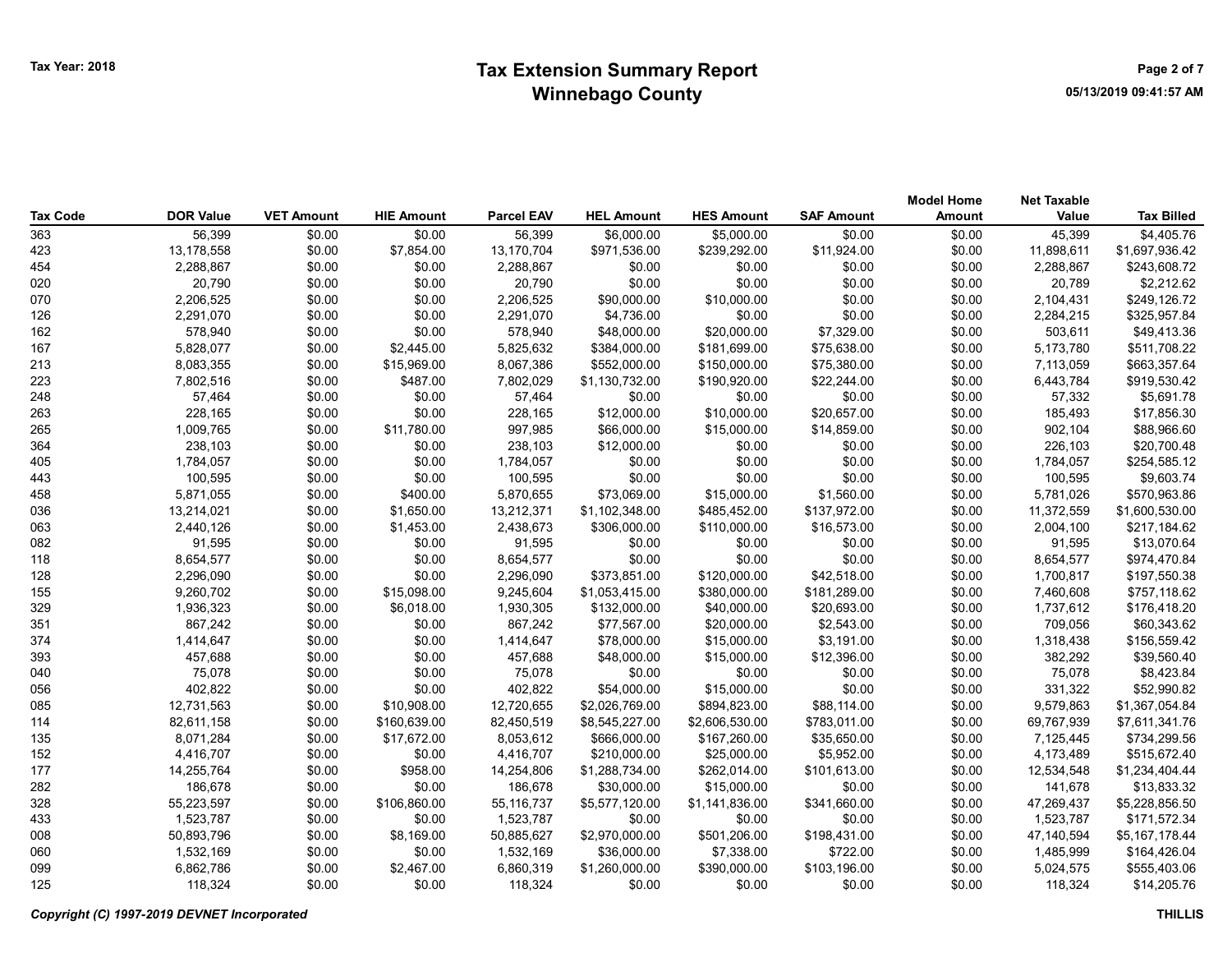| <b>Tax Code</b> | <b>DOR Value</b> | <b>VET Amount</b> | <b>HIE Amount</b> | <b>Parcel EAV</b> | <b>HEL Amount</b> | <b>HES Amount</b> | <b>SAF Amount</b> | <b>Model Home</b><br><b>Amount</b> | <b>Net Taxable</b><br>Value | <b>Tax Billed</b> |
|-----------------|------------------|-------------------|-------------------|-------------------|-------------------|-------------------|-------------------|------------------------------------|-----------------------------|-------------------|
| 136             | 30,398,882       | \$0.00            | \$34,140.00       | 30,364,742        | \$2,568,000.00    | \$733,795.00      | \$189,382.00      | \$0.00                             | 26,590,887                  | \$2,642,737.64    |
| 148             | 898              | \$0.00            | \$0.00            | 898               | \$0.00            | \$0.00            | \$0.00            | \$0.00                             | 898                         | \$90.58           |
| 154             | 114,709          | \$0.00            | \$0.00            | 114,709           | \$6,000.00        | \$5,000.00        | \$0.00            | \$0.00                             | 103,709                     | \$14,662.70       |
| 312             | 1,511,482        | \$0.00            | \$0.00            | 1,511,482         | \$42,000.00       | \$10,000.00       | \$1,227.00        | \$0.00                             | 1,458,255                   | \$149,637.56      |
| 348             | 200,918          | \$0.00            | \$0.00            | 200,918           | \$0.00            | \$0.00            | \$0.00            | \$0.00                             | 200,918                     | \$19,961.46       |
| 420             | 4,774,670        | \$0.00            | \$0.00            | 4,774,670         | \$0.00            | \$0.00            | \$0.00            | \$0.00                             | 4,774,670                   | \$478,737.16      |
| 431             | 4,287            | \$0.00            | \$0.00            | 4,287             | \$0.00            | \$0.00            | \$0.00            | \$0.00                             | 4,287                       | \$450.22          |
| 013             | 25,437,748       | \$0.00            | \$24,330.00       | 25,413,418        | \$2,949,321.00    | \$851,973.00      | \$194,122.00      | \$0.00                             | 21,358,579                  | \$2,374,415.16    |
| 053             | 2,094,883        | \$0.00            | \$0.00            | 2,094,883         | \$306,000.00      | \$60,000.00       | \$9,754.00        | \$0.00                             | 1,713,129                   | \$192,729.22      |
| 061             | 3,082,984        | \$0.00            | \$23.00           | 3,082,961         | \$288,000.00      | \$80,000.00       | \$15,232.00       | \$0.00                             | 2,694,729                   | \$307,644.04      |
| 077             | 145,516          | \$0.00            | \$0.00            | 145,516           | \$6,000.00        | \$0.00            | \$0.00            | \$0.00                             | 139,516                     | \$15,899.96       |
| 143             | 2,796,042        | \$0.00            | \$0.00            | 2,796,042         | \$316,492.00      | \$85,000.00       | \$8,296.00        | \$0.00                             | 2,384,254                   | \$250,375.76      |
| 246             | 9,140,903        | \$0.00            | \$16,994.00       | 9,123,909         | \$624,000.00      | \$190,000.00      | \$148,000.00      | \$0.00                             | 8,157,478                   | \$843,044.20      |
| 381             | 6,832,687        | \$0.00            | \$6,481.00        | 6,826,206         | \$615,025.00      | \$45,000.00       | \$12,777.00       | \$0.00                             | 6,041,071                   | \$838,054.22      |
| 383             | 1,488,247        | \$0.00            | \$0.00            | 1,488,247         | \$84,000.00       | \$35,000.00       | \$22,209.00       | \$0.00                             | 1,345,028                   | \$191,058.74      |
| 403             | 334,094          | \$0.00            | \$0.00            | 334,094           | \$72,000.00       | \$5,000.00        | \$1,547.00        | \$0.00                             | 255,547                     | \$36,466.66       |
| 453             | 363,466          | \$0.00            | \$0.00            | 363,466           | \$0.00            | \$0.00            | \$0.00            | \$0.00                             | 363,466                     | \$45,893.52       |
| 003             | 32,351,145       | \$0.00            | \$39,465.00       | 32,311,680        | \$4,464,000.00    | \$1,595,817.00    | \$499,640.00      | \$0.00                             | 25,570,431                  | \$3,036,391.16    |
| 048             | 1,904,125        | \$0.00            | \$4,719.00        | 1,899,406         | \$210,000.00      | \$49,528.00       | \$10,072.00       | \$0.00                             | 1,623,806                   | \$231,717.58      |
| 071             | 11,807,885       | \$0.00            | \$34,078.00       | 11,773,807        | \$1,222,279.00    | \$295,000.00      | \$96,296.00       | \$0.00                             | 10,093,442                  | \$1,087,499.06    |
| 133             | 114,693,393      | \$0.00            | \$110,377.00      | 114,583,016       | \$8,370,194.00    | \$1,584,384.00    | \$546,393.00      | \$0.00                             | 103,257,195                 | \$11,626,355.82   |
| 163             | 2,047,904        | \$0.00            | \$0.00            | 2,047,904         | \$174,000.00      | \$77,959.00       | \$12,437.00       | \$0.00                             | 1,783,507                   | \$197,313.20      |
| 193             | 9,372,118        | \$0.00            | \$33,527.00       | 9,338,591         | \$762,000.00      | \$235,000.00      | \$166,751.00      | \$0.00                             | 8,168,542                   | \$780,007.12      |
| 204             | 29,808           | \$0.00            | \$0.00            | 29,808            | \$6,000.00        | \$0.00            | \$0.00            | \$0.00                             | 23,808                      | \$2,510.66        |
| 268             | 3,927,992        | \$0.00            | \$44,650.00       | 3,883,342         | \$270,000.00      | \$100,000.00      | \$65,165.00       | \$0.00                             | 3,443,805                   | \$352,191.66      |
| 417             | 1,737,131        | \$0.00            | \$0.00            | 1,737,131         | \$0.00            | \$0.00            | \$0.00            | \$0.00                             | 1,737,131                   | \$247,888.60      |
| 021             | 17,553,433       | \$0.00            | \$703.00          | 17,552,730        | \$1,176,000.00    | \$544,511.00      | \$53,950.00       | \$0.00                             | 15,734,918                  | \$2,364,629.14    |
| 052             | 438,308          | \$0.00            | \$0.00            | 438,308           | \$48,000.00       | \$10,000.00       | \$0.00            | \$0.00                             | 380,308                     | \$41,238.38       |
| 058             | 1,791,413        | \$0.00            | \$0.00            | 1,791,413         | \$189,989.00      | \$60,000.00       | \$10,979.00       | \$0.00                             | 1,524,436                   | \$168,037.42      |
| 083             | 961,135          | \$0.00            | \$1,470.00        | 959,665           | \$272,602.00      | \$98,040.00       | \$13,763.00       | \$0.00                             | 557,260                     | \$62,521.10       |
| 109             | 28,599,288       | \$0.00            | \$16,924.00       | 28,582,364        | \$2,594,104.00    | \$183,370.00      | \$38,449.00       | \$0.00                             | 25,565,008                  | \$2,684,764.08    |
| 123             | 634,622          | \$0.00            | \$0.00            | 634,622           | \$0.00            | \$0.00            | \$0.00            | \$0.00                             | 634,622                     | \$83,603.20       |
| 142             | 3,974            | \$0.00            | \$0.00            | 3,974             | \$0.00            | \$0.00            | \$0.00            | \$0.00                             | 3,974                       | \$471.18          |
| 199             | 44,698,017       | \$0.00            | \$25,578.00       | 44,672,439        | \$3,510,000.00    | \$325,000.00      | \$130,084.00      | \$0.00                             | 40,221,857                  | \$4,362,224.64    |
| 409             | 11,754,049       | \$0.00            | \$0.00            | 11,754,049        | \$74,510.00       | \$25,000.00       | \$10,025.00       | \$0.00                             | 11,620,969                  | \$1,361,874.22    |
| 411             | 432              | \$0.00            | \$0.00            | 432               | \$0.00            | \$0.00            | \$0.00            | \$0.00                             | 432                         | \$60.80           |
| 001             | 1,431,766,629    | \$0.00            | \$645,950.00      | 1,431,120,679     | \$178,200,853.00  | \$52,405,671.00   | \$9,438,285.00    | \$0.00                             | 1,181,326,746               | \$168,575,548.94  |
| 050             | 8,322,510        | \$0.00            | \$15,905.00       | 8,306,605         | \$1,422,965.00    | \$448,327.00      | \$104,742.00      | \$0.00                             | 6,246,870                   | \$701,256.98      |
| 110             | 32,097,366       | \$0.00            | \$33,564.00       | 32,063,802        | \$2,963,408.00    | \$931,904.00      | \$258,772.00      | \$0.00                             | 27,634,182                  | \$3,069,027.60    |
| 234             | 338,466          | \$0.00            | \$0.00            | 338,466           | \$36,000.00       | \$5,000.00        | \$0.00            | \$0.00                             | 297,466                     | \$31,269.44       |
| 305             | 292.294          | \$0.00            | \$0.00            | 292,294           | \$12,000.00       | \$10,000.00       | \$0.00            | \$0.00                             | 270.294                     | \$29,427.72       |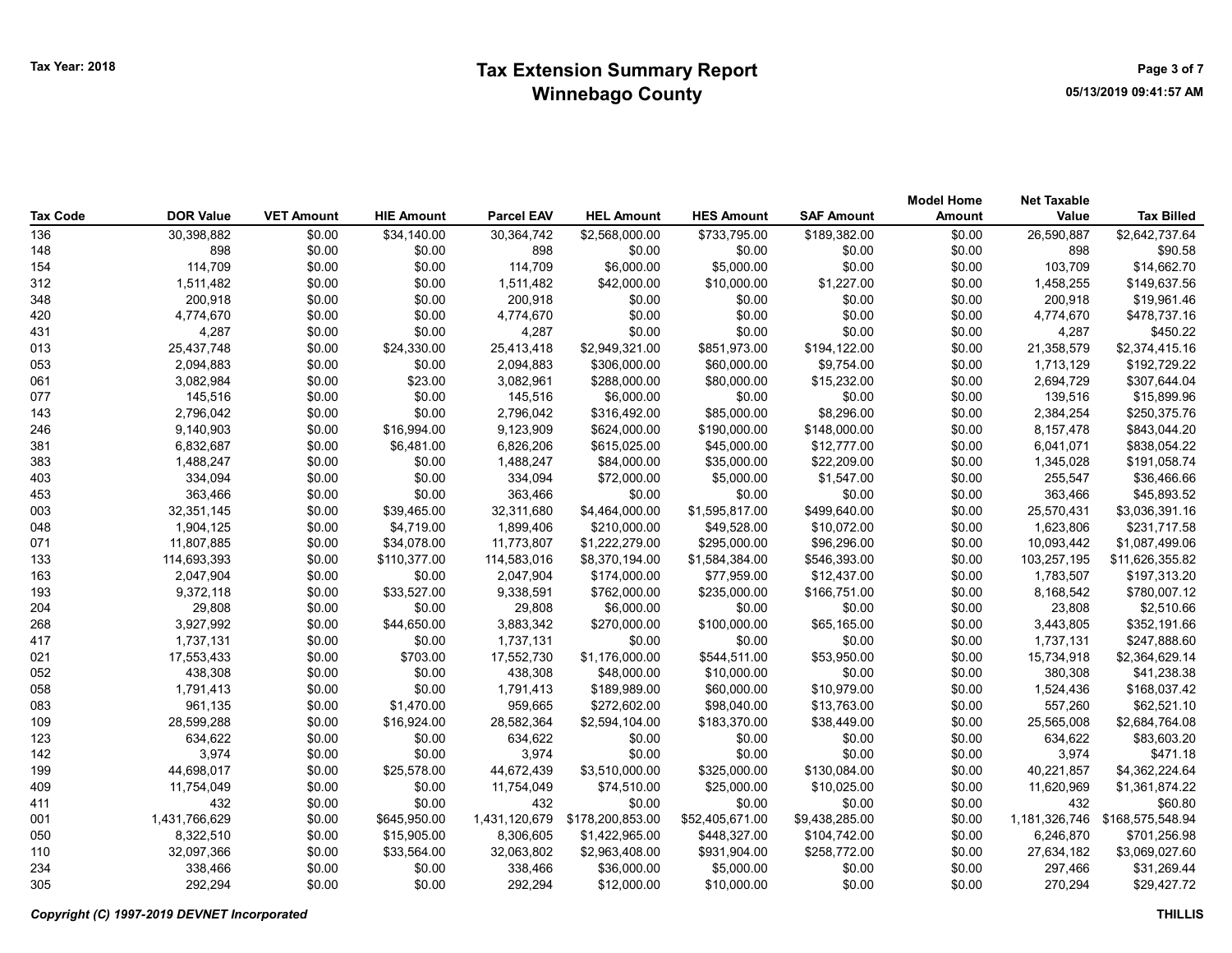| <b>Tax Code</b> | <b>DOR Value</b> | <b>VET Amount</b> | <b>HIE Amount</b> | <b>Parcel EAV</b> | <b>HEL Amount</b> | <b>HES Amount</b> | <b>SAF Amount</b> | <b>Model Home</b><br>Amount | <b>Net Taxable</b><br>Value | <b>Tax Billed</b> |
|-----------------|------------------|-------------------|-------------------|-------------------|-------------------|-------------------|-------------------|-----------------------------|-----------------------------|-------------------|
| 315             | 66,842           | \$0.00            | \$0.00            | 66,842            | \$0.00            | \$0.00            | \$0.00            | \$0.00                      | 66,842                      | \$8,507.12        |
| 400             | 43,128           | \$0.00            | \$0.00            | 43,128            | \$0.00            | \$0.00            | \$0.00            | \$0.00                      | 43,128                      | \$6,154.38        |
| 418             | 6,461,156        | \$0.00            | \$166.00          | 6,460,990         | \$450,488.00      | \$85,834.00       | \$6,133.00        | \$0.00                      | 5,839,788                   | \$833,340.50      |
| 425             | 59,622           | \$0.00            | \$0.00            | 59,622            | \$0.00            | \$0.00            | \$0.00            | \$0.00                      | 59,622                      | \$6,613.88        |
| 456             | 5,303,261        | \$0.00            | \$0.00            | 5,303,261         | \$6,000.00        | \$0.00            | \$0.00            | \$0.00                      | 5,297,261                   | \$620,791.52      |
| 046             | 30,752           | \$0.00            | \$0.00            | 30,752            | \$0.00            | \$0.00            | \$0.00            | \$0.00                      | 30,752                      | \$4,314.82        |
| 073             | 40,959           | \$0.00            | \$0.00            | 40,959            | \$0.00            | \$0.00            | \$0.00            | \$0.00                      | 40,959                      | \$4,455.98        |
| 093             | 1,446,811        | \$0.00            | \$0.00            | 1,446,811         | \$150,000.00      | \$40,000.00       | \$27,027.00       | \$0.00                      | 1,229,594                   | \$104,643.56      |
| 111             | 9,831,079        | \$0.00            | \$1,376.00        | 9,829,703         | \$825,705.00      | \$320,000.00      | \$94,851.00       | \$0.00                      | 8,529,681                   | \$913,964.66      |
| 139             | 9,862,279        | \$0.00            | \$9,400.00        | 9,852,879         | \$1,479,538.00    | \$505,000.00      | \$221,184.00      | \$0.00                      | 7,580,397                   | \$815,659.94      |
| 188             | 652,188          | \$0.00            | \$0.00            | 652,188           | \$54,000.00       | \$5,000.00        | \$0.00            | \$0.00                      | 591,288                     | \$60,372.94       |
| 191             | 14,605,540       | \$0.00            | \$46,718.00       | 14,558,822        | \$1,552,468.00    | \$421,539.00      | \$190,227.00      | \$0.00                      | 12,200,167                  | \$1,155,272.86    |
| 198             | 4,820,527        | \$0.00            | \$5,929.00        | 4,814,598         | \$324,000.00      | \$55,000.00       | \$6,252.00        | \$0.00                      | 4,424,846                   | \$471,202.10      |
| 267             | 1,492,998        | \$0.00            | \$17,655.00       | 1,475,343         | \$96,000.00       | \$40,000.00       | \$29,618.00       | \$0.00                      | 1,307,662                   | \$125,652.18      |
| 314             | 4,837,014        | \$0.00            | \$0.00            | 4,837,014         | \$396,145.00      | \$80,000.00       | \$28,090.00       | \$0.00                      | 4,262,821                   | \$442,362.08      |
| 359             | 3,559            | \$0.00            | \$0.00            | 3,559             | \$0.00            | \$0.00            | \$0.00            | \$0.00                      | 3,559                       | \$1,019.82        |
| 361             | 3,625            | \$0.00            | \$0.00            | 3,625             | \$0.00            | \$0.00            | \$0.00            | \$0.00                      | 3,625                       | \$479.90          |
| 362             | 990,035          | \$0.00            | \$9,047.00        | 980,988           | \$72,000.00       | \$20,000.00       | \$22,577.00       | \$0.00                      | 866,411                     | \$78,018.72       |
| 435             | 9,231,491        | \$0.00            | \$0.00            | 9,231,491         | \$0.00            | \$0.00            | \$0.00            | \$0.00                      | 9,230,787                   | \$1,039,349.82    |
| 018             | 59,655,342       | \$0.00            | \$20,357.00       | 59,634,985        | \$7,855,283.00    | \$2,443,773.00    | \$620,936.00      | \$0.00                      | 48,033,228                  | \$5,610,385.16    |
| 057             | 13,318,036       | \$0.00            | \$20,082.00       | 13,297,954        | \$3,038,583.00    | \$784,613.00      | \$148,527.00      | \$0.00                      | 9,234,375                   | \$1,036,038.64    |
| 084             | 684,271          | \$0.00            | \$0.00            | 684,271           | \$114,000.00      | \$45,000.00       | \$11,203.00       | \$0.00                      | 512,068                     | \$53,986.48       |
| 131             | 3,616            | \$0.00            | \$0.00            | 3,616             | \$0.00            | \$0.00            | \$0.00            | \$0.00                      | 3,616                       | \$469.26          |
| 147             | 87,210           | \$0.00            | \$0.00            | 87,210            | \$12,000.00       | \$5,000.00        | \$0.00            | \$0.00                      | 70,210                      | \$8,462.28        |
| 159             | 262,900          | \$0.00            | \$0.00            | 262,900           | \$18,000.00       | \$15,000.00       | \$0.00            | \$0.00                      | 229,900                     | \$25,515.50       |
| 176             | 367,015          | \$0.00            | \$0.00            | 367,015           | \$18,000.00       | \$5,000.00        | \$0.00            | \$0.00                      | 344,015                     | \$31,840.68       |
| 308             | 759,403          | \$0.00            | \$0.00            | 759,403           | \$36,000.00       | \$5,000.00        | \$0.00            | \$0.00                      | 718,312                     | \$73,834.70       |
| 372             | 4,353,692        | \$0.00            | \$3,391.00        | 4,350,301         | \$528,000.00      | \$135,000.00      | \$20,832.00       | \$0.00                      | 3,563,322                   | \$414,803.20      |
| 378             | 49,322,855       | \$0.00            | \$5,999.00        | 49,316,856        | \$1,626,000.00    | \$420,000.00      | \$133,789.00      | \$0.00                      | 46,684,596                  | \$5,635,299.52    |
| 410             | 8,685,682        | \$0.00            | \$0.00            | 8,685,682         | \$6,000.00        | \$0.00            | \$0.00            | \$0.00                      | 8,679,638                   | \$1,238,584.56    |
| 414             | 1,256,446        | \$0.00            | \$4,131.00        | 1,252,315         | \$108,000.00      | \$25,000.00       | \$29,296.00       | \$0.00                      | 1,090,019                   | \$122,731.96      |
| 108             | 33,049           | \$0.00            | \$0.00            | 33,049            | \$0.00            | \$0.00            | \$0.00            | \$0.00                      | 33,040                      | \$3,404.90        |
| 160             | 584,929          | \$0.00            | \$0.00            | 584,929           | \$78,000.00       | \$25,000.00       | \$5,676.00        | \$0.00                      | 476,253                     | \$52,180.70       |
| 169             | 9,005,675        | \$0.00            | \$30,333.00       | 8,975,342         | \$846,000.00      | \$360,000.00      | \$181,684.00      | \$0.00                      | 7,519,608                   | \$774,317.54      |
| 170             | 104,852          | \$0.00            | \$0.00            | 104,852           | \$0.00            | \$0.00            | \$0.00            | \$0.00                      | 104,822                     | \$10,685.66       |
| 172             | 266,491          | \$0.00            | \$0.00            | 266,491           | \$30,000.00       | \$10,000.00       | \$1,180.00        | \$0.00                      | 220,460                     | \$31,365.74       |
| 196             | 10,189           | \$0.00            | \$0.00            | 10,189            | \$0.00            | \$0.00            | \$0.00            | \$0.00                      | 10,189                      | \$954.96          |
| 201             | 19,020,573       | \$0.00            | \$5,674.00        | 19,014,899        | \$1,716,000.00    | \$156,260.00      | \$70,930.00       | \$0.00                      | 16,978,854                  | \$1,660,397.06    |
| 220             | 38,491,226       | \$0.00            | \$33,915.00       | 38,457,311        | \$2,628,000.00    | \$1,078,267.00    | \$227,412.00      | \$0.00                      | 34,058,194                  | \$3,517,092.12    |
| 229             | 2,006,238        | \$0.00            | \$3,969.00        | 2,002,269         | \$282,000.00      | \$30,726.00       | \$3,208.00        | \$0.00                      | 1,678,723                   | \$181,228.40      |
| 230             | 22.962.476       | \$0.00            | \$3,779.00        | 22,958,697        | \$1,792,384.00    | \$688,466.00      | \$119,214.00      | \$0.00                      | 20,249,552                  | \$2,119,849.58    |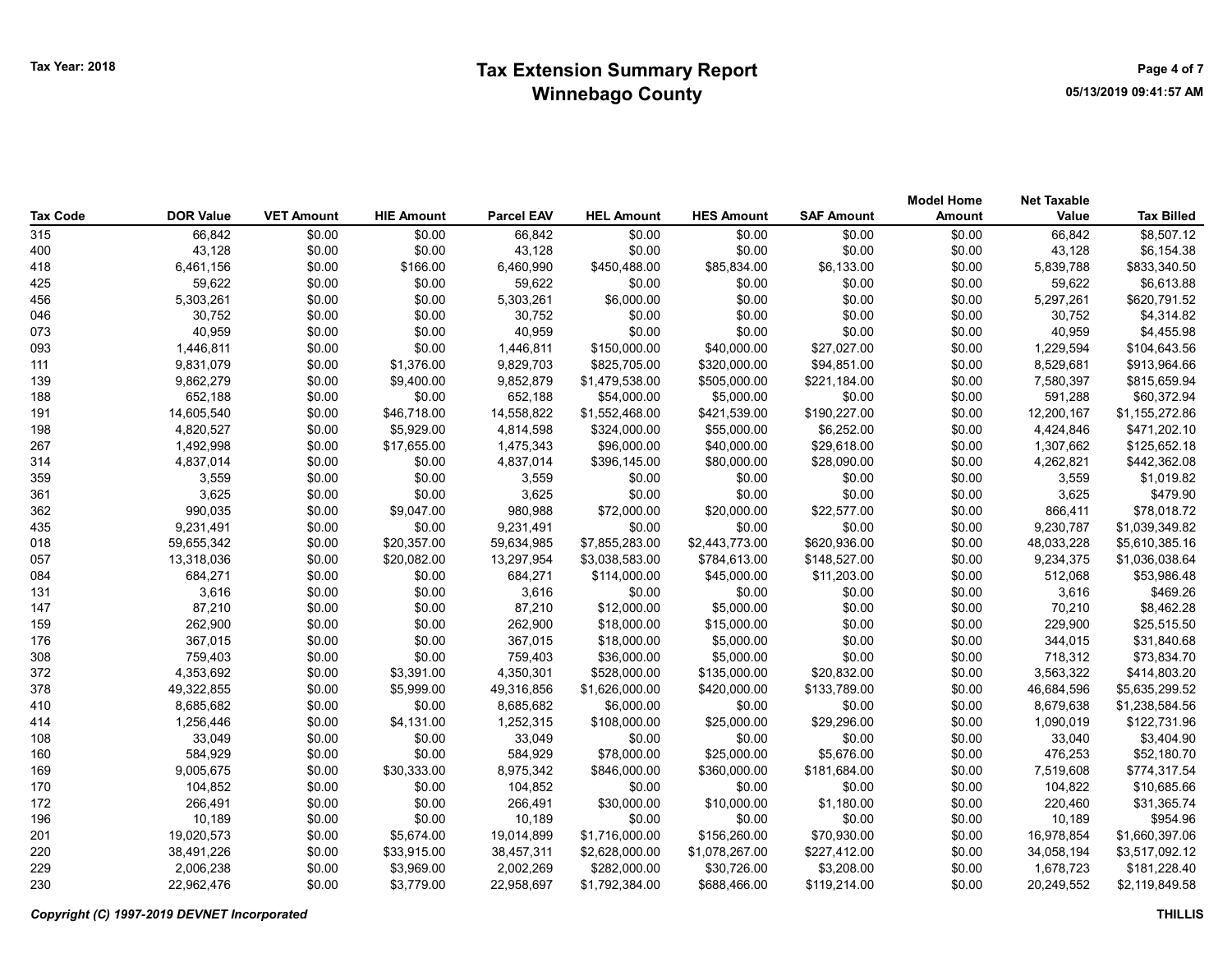## Tax Year: 2018 **Extension Summary Report Number 2018** Page 5 of 7 Winnebago County

| Tax Code | <b>DOR Value</b> | <b>VET Amount</b> | <b>HIE Amount</b> | <b>Parcel EAV</b> | <b>HEL Amount</b> | <b>HES Amount</b> | <b>SAF Amount</b> | <b>Model Home</b><br><b>Amount</b> | <b>Net Taxable</b><br>Value | <b>Tax Billed</b> |
|----------|------------------|-------------------|-------------------|-------------------|-------------------|-------------------|-------------------|------------------------------------|-----------------------------|-------------------|
| 366      | 838,949          | \$0.00            | \$1,133.00        | 837,816           | \$90,000.00       | \$30,000.00       | \$37,308.00       | \$0.00                             | 680,508                     | \$73,510.00       |
| 391      | 1,249,185        | \$0.00            | \$0.00            | 1,249,185         | \$84,000.00       | \$5,000.00        | \$1,406.00        | \$0.00                             | 1,158,779                   | \$165,357.98      |
| 427      | 14,453           | \$0.00            | \$0.00            | 14,453            | \$0.00            | \$0.00            | \$0.00            | \$0.00                             | 14,453                      | \$1,538.26        |
| 441      | 482,509          | \$0.00            | \$0.00            | 482,509           | \$42,000.00       | \$5,000.00        | \$0.00            | \$0.00                             | 435,393                     | \$45,055.46       |
| 002      | 119,754,058      | \$0.00            | \$75,482.00       | 119,678,576       | \$15,888,256.00   | \$4,283,576.00    | \$1,305,320.00    | \$0.00                             | 97,674,869                  | \$11,446,634.32   |
| 051      | 11,214,418       | \$0.00            | \$11,560.00       | 11,202,858        | \$1,469,634.00    | \$465,000.00      | \$161,411.00      | \$0.00                             | 8,941,145                   | \$986,147.26      |
| 134      | 11,542           | \$0.00            | \$0.00            | 11,542            | \$0.00            | \$0.00            | \$0.00            | \$0.00                             | 11,542                      | \$1,189.38        |
| 137      | 60,473,918       | \$0.00            | \$59,383.00       | 60,414,535        | \$7,883,727.00    | \$2,388,083.00    | \$817,499.00      | \$0.00                             | 48,418,108                  | \$5,356,599.84    |
| 140      | 57,394           | \$0.00            | \$0.00            | 57,394            | \$6,000.00        | \$0.00            | \$0.00            | \$0.00                             | 51,394                      | \$4,986.56        |
| 171      | 152,214          | \$0.00            | \$0.00            | 152,214           | \$18,000.00       | \$0.00            | \$0.00            | \$0.00                             | 132,074                     | \$14,911.70       |
| 281      | 48,563,877       | \$0.00            | \$67,050.00       | 48,496,827        | \$4,001,970.00    | \$982,858.00      | \$178,929.00      | \$0.00                             | 42,704,956                  | \$4,433,548.86    |
| 347      | 435,013          | \$0.00            | \$0.00            | 435,013           | \$0.00            | \$0.00            | \$0.00            | \$0.00                             | 435,013                     | \$43,145.52       |
| 379      | 929,224          | \$0.00            | \$0.00            | 929,224           | \$108,228.00      | \$35,646.00       | \$3,601.00        | \$0.00                             | 779,749                     | \$77,643.30       |
| 406      | 386,809          | \$0.00            | \$0.00            | 386,809           | \$84,000.00       | \$0.00            | \$0.00            | \$0.00                             | 298,809                     | \$42,640.18       |
| 426      | 2,700,646        | \$0.00            | \$0.00            | 2,700,646         | \$0.00            | \$0.00            | \$0.00            | \$0.00                             | 2,700,646                   | \$296,023.30      |
| 440      | 2,670,180        | \$0.00            | \$0.00            | 2,670,180         | \$0.00            | \$0.00            | \$0.00            | \$0.00                             | 2,670,180                   | \$291,303.30      |
| 006      | 146,066,119      | \$0.00            | \$58,640.00       | 146,007,479       | \$13,575,996.00   | \$3,071,739.00    | \$1,025,220.00    | \$0.00                             | 127,677,510                 | \$14,807,414.14   |
| 047      | 566,918          | \$0.00            | \$0.00            | 566,918           | \$150,000.00      | \$20,000.00       | \$5,273.00        | \$0.00                             | 391,645                     | \$55,887.90       |
| 095      | 4,890,369        | \$0.00            | \$8,410.00        | 4,881,959         | \$408,000.00      | \$160,000.00      | \$58,644.00       | \$0.00                             | 4,200,765                   | \$434,704.24      |
| 116      | 28,696           | \$0.00            | \$0.00            | 28,696            | \$6,000.00        | \$0.00            | \$0.00            | \$0.00                             | 22,696                      | \$2,975.12        |
| 120      | 4,261,975        | \$0.00            | \$4,145.00        | 4,257,830         | \$564,000.00      | \$150,000.00      | \$88,501.00       | \$0.00                             | 3,451,310                   | \$376,521.40      |
| 150      | 112,297          | \$0.00            | \$0.00            | 112,297           | \$6,000.00        | \$5,000.00        | \$2,239.00        | \$0.00                             | 99,058                      | \$10,989.50       |
| 205      | 132,850          | \$0.00            | \$0.00            | 132,850           | \$6,000.00        | \$0.00            | \$0.00            | \$0.00                             | 126,850                     | \$13,384.08       |
| 212      | 109              | \$0.00            | \$0.00            | 109               | \$0.00            | \$0.00            | \$0.00            | \$0.00                             | 0                           | \$0.00            |
| 326      | 50,385,247       | \$0.00            | \$108,228.00      | 50,277,019        | \$3,846,000.00    | \$964,290.00      | \$297,936.00      | \$0.00                             | 44,821,548                  | \$4,462,662.46    |
| 343      | 587,704          | \$0.00            | \$0.00            | 587,704           | \$54,000.00       | \$15,000.00       | \$2,997.00        | \$0.00                             | 514,727                     | \$60,796.60       |
| 402      | 1,709,029        | \$0.00            | \$0.00            | 1,709,029         | \$0.00            | \$0.00            | \$0.00            | \$0.00                             | 1,709,029                   | \$171,357.60      |
| 422      | 11,192,636       | \$0.00            | \$0.00            | 11,192,636        | \$271,264.00      | \$32,459.00       | \$6,651.00        | \$0.00                             | 10,880,169                  | \$1,552,601.84    |
| 438      | 578,381          | \$0.00            | \$0.00            | 578,381           | \$0.00            | \$0.00            | \$0.00            | \$0.00                             | 578,381                     | \$59,852.06       |
| 457      | 1,821,359        | \$0.00            | \$0.00            | 1,821,359         | \$20,120.00       | \$5,000.00        | \$1,611.00        | \$0.00                             | 1,794,628                   | \$176,735.18      |
| 014      | 2,985,486        | \$0.00            | \$283.00          | 2,985,203         | \$147,691.00      | \$21,240.00       | \$1,391.00        | \$0.00                             | 2,801,326                   | \$399,749.84      |
| 044      | 9,264            | \$0.00            | \$0.00            | 9,264             | \$0.00            | \$0.00            | \$0.00            | \$0.00                             | 9,264                       | \$997.26          |
| 066      | 14,918,357       | \$0.00            | \$27,248.00       | 14,891,109        | \$2,268,027.00    | \$615,622.00      | \$222,196.00      | \$0.00                             | 11,654,605                  | \$1,300,261.78    |
| 078      | 335,976          | \$0.00            | \$0.00            | 335,976           | \$42,000.00       | \$5,000.00        | \$0.00            | \$0.00                             | 288,976                     | \$30,458.12       |
| 091      | 10,238,115       | \$0.00            | \$18,817.00       | 10,219,298        | \$933,000.00      | \$275,000.00      | \$61,726.00       | \$0.00                             | 8,905,000                   | \$766,330.02      |
| 112      | 2,636,271        | \$0.00            | \$0.00            | 2,636,271         | \$372,174.00      | \$75,000.00       | \$18,151.00       | \$0.00                             | 2,135,996                   | \$284,192.58      |
| 113      | 11,701,485       | \$0.00            | \$2,443.00        | 11,699,042        | \$1,746,000.00    | \$674,027.00      | \$175,094.00      | \$0.00                             | 9,078,921                   | \$1,107,829.82    |
| 197      | 119,847,345      | \$0.00            | \$219,950.00      | 119,627,395       | \$10,682,651.00   | \$2,853,725.00    | \$1,369,491.00    | \$51,240.00                        | 103,783,716                 | \$10,405,989.22   |
| 200      | 1,909,890        | \$0.00            | \$0.00            | 1,909,890         | \$156,000.00      | \$25,671.00       | \$0.00            | \$0.00                             | 1,728,219                   | \$180,061.50      |
| 247      | 7,580,919        | \$0.00            | \$5,450.00        | 7,575,469         | \$672,000.00      | \$205,000.00      | \$177,622.00      | \$0.00                             | 6,420,754                   | \$592,502.00      |
| 313      | 1,691,441        | \$0.00            | \$0.00            | 1,691,441         | \$66,000.00       | \$15,000.00       | \$1,360.00        | \$0.00                             | 1,609,081                   | \$171,544.32      |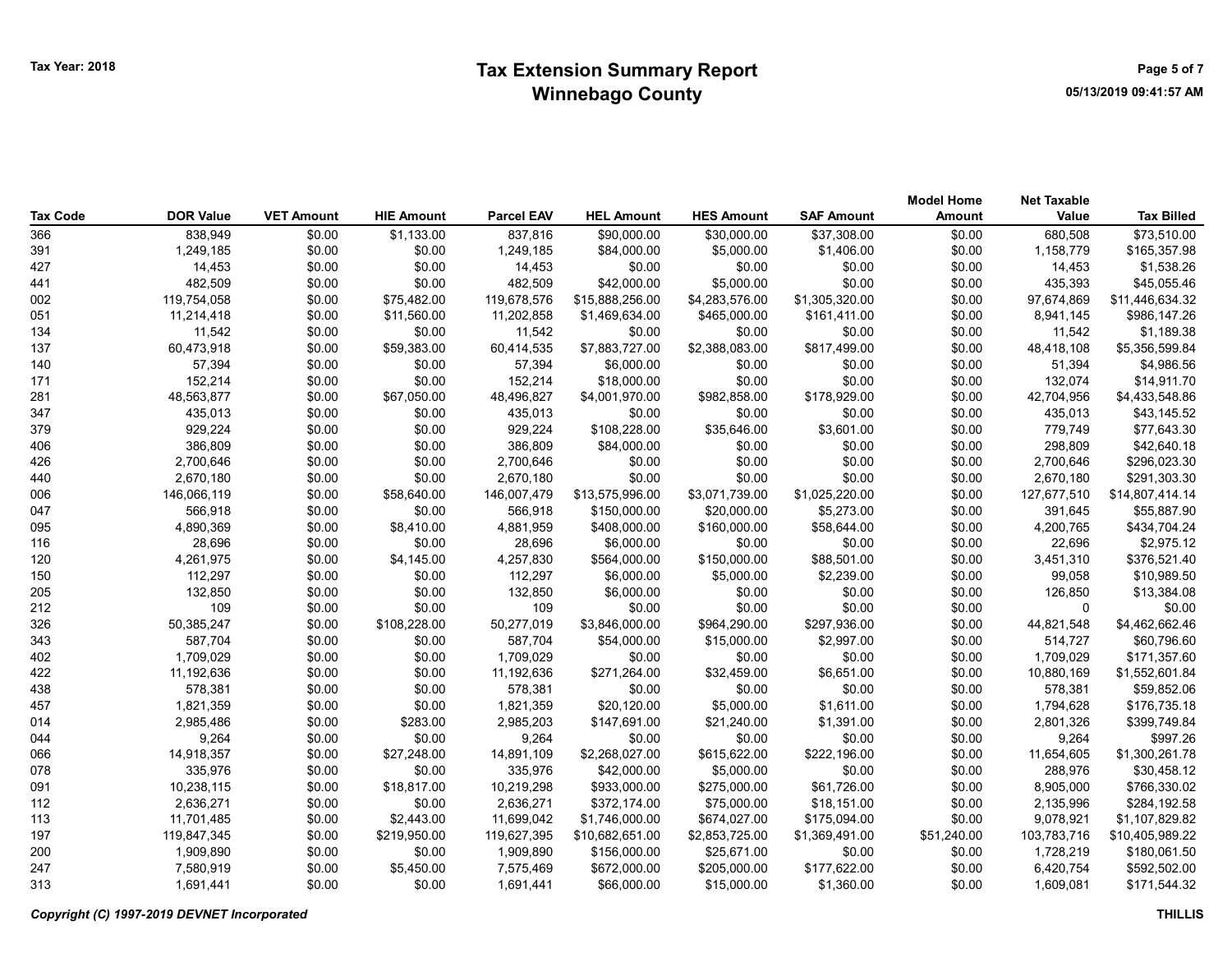| Tax Code | <b>DOR Value</b> | <b>VET Amount</b> | <b>HIE Amount</b> | <b>Parcel EAV</b> | <b>HEL Amount</b> | <b>HES Amount</b> | <b>SAF Amount</b> | <b>Model Home</b><br><b>Amount</b> | <b>Net Taxable</b><br>Value | <b>Tax Billed</b> |
|----------|------------------|-------------------|-------------------|-------------------|-------------------|-------------------|-------------------|------------------------------------|-----------------------------|-------------------|
| 382      | 176,527          | \$0.00            | \$10,079.00       | 166,448           | \$12,000.00       | \$0.00            | \$0.00            | \$0.00                             | 154,448                     | \$21,122.64       |
| 068      | 1,788,774        | \$0.00            | \$0.00            | 1,788,774         | \$0.00            | \$0.00            | \$0.00            | \$0.00                             | 1,788,174                   | \$194,387.06      |
| 096      | 9,380,669        | \$0.00            | \$6,645.00        | 9,374,024         | \$1,428,000.00    | \$460,000.00      | \$115,874.00      | \$0.00                             | 7,309,589                   | \$836,547.30      |
| 124      | 8,043,435        | \$0.00            | \$8,190.00        | 8,035,245         | \$924,000.00      | \$270,000.00      | \$37,657.00       | \$0.00                             | 6,659,026                   | \$812,548.38      |
| 149      | 35,788,323       | \$0.00            | \$29,146.00       | 35,759,177        | \$3,864,000.00    | \$686,493.00      | \$236,554.00      | \$0.00                             | 30,457,581                  | \$3,570,697.86    |
| 153      | 800,774          | \$0.00            | \$0.00            | 800,774           | \$0.00            | \$0.00            | \$0.00            | \$0.00                             | 800,774                     | \$90,163.96       |
| 161      | 121,450          | \$0.00            | \$0.00            | 121,450           | \$12,000.00       | \$5,000.00        | \$0.00            | \$0.00                             | 104,450                     | \$9,517.62        |
| 181      |                  | \$0.00            | \$275,527.00      | 154,418,891       | \$12,462,000.00   | \$3,013,725.00    | \$1,299,445.00    | \$0.00                             | 136, 363, 727               | \$13,628,748.52   |
| 194      | 154,694,418      |                   | \$0.00            |                   |                   |                   | \$8,895.00        |                                    |                             | \$234,804.84      |
|          | 2,680,716        | \$0.00            |                   | 2,680,716         | \$300,000.00      | \$65,000.00       |                   | \$0.00                             | 2,302,321                   |                   |
| 202      | 50,711,431       | \$0.00            | \$184,256.00      | 50,527,175        | \$4,377,633.00    | \$1,257,068.00    | \$807,062.00      | \$0.00                             | 43,612,814                  | \$4,087,397.74    |
| 327      | 45,459           | \$0.00            | \$0.00            | 45,459            | \$0.00            | \$0.00            | \$0.00            | \$0.00                             | 45,459                      | \$5,766.58        |
| 365      | 11,845,960       | \$0.00            | \$16,978.00       | 11,828,982        | \$798,000.00      | \$177,767.00      | \$38,096.00       | \$0.00                             | 10,755,903                  | \$1,128,693.34    |
| 385      | 977,202          | \$0.00            | \$0.00            | 977,202           | \$94,500.00       | \$20,000.00       | \$3,363.00        | \$0.00                             | 835,621                     | \$94,008.38       |
| 404      | 2,196,687        | \$0.00            | \$0.00            | 2,196,687         | \$217,399.00      | \$15,000.00       | \$0.00            | \$0.00                             | 1,928,832                   | \$275,244.94      |
| 416      | 9,706,306        | \$0.00            | \$0.00            | 9,706,306         | \$533,480.00      | \$90,000.00       | \$32,278.00       | \$0.00                             | 9,044,548                   | \$990,967.02      |
| 432      | 3,156            | \$0.00            | \$0.00            | 3,156             | \$0.00            | \$0.00            | \$0.00            | \$0.00                             | 3,156                       | \$325.26          |
| 452      | 31,601           | \$0.00            | \$0.00            | 31,601            | \$0.00            | \$0.00            | \$0.00            | \$0.00                             | 31,601                      | \$3,270.14        |
| 459      | 11,953           | \$0.00            | \$0.00            | 11,953            | \$0.00            | \$0.00            | \$0.00            | \$0.00                             | 11,953                      | \$1,857.30        |
| 007      | 4,152,900        | \$0.00            | \$1,471.00        | 4,151,429         | \$300,000.00      | \$75,000.00       | \$19,952.00       | \$0.00                             | 3,751,685                   | \$427,734.12      |
| 026      | 32,046,732       | \$0.00            | \$5,930.00        | 32,040,802        | \$3,450,821.00    | \$620,452.00      | \$120,575.00      | \$0.00                             | 27,645,717                  | \$2,996,688.86    |
| 069      | 7,745,905        | \$0.00            | \$17,474.00       | 7,728,431         | \$768,000.00      | \$165,000.00      | \$28,539.00       | \$0.00                             | 6,654,469                   | \$730,042.52      |
| 076      | 1,134,806        | \$0.00            | \$0.00            | 1,134,806         | \$48,000.00       | \$15,000.00       | \$0.00            | \$0.00                             | 1,071,806                   | \$123,580.36      |
| 178      | 12,922           | \$0.00            | \$0.00            | 12,922            | \$0.00            | \$0.00            | \$0.00            | \$0.00                             | 12,922                      | \$1,139.02        |
| 190      | 44,605,887       | \$0.00            | \$48,048.00       | 44,557,839        | \$5,349,146.00    | \$1,148,280.00    | \$529,822.00      | \$0.00                             | 37,190,765                  | \$3,673,154.70    |
| 206      | 22,801,664       | \$0.00            | \$27,859.00       | 22,773,805        | \$2,418,000.00    | \$155,479.00      | \$72,873.00       | \$0.00                             | 20,049,731                  | \$2,154,845.98    |
| 228      | 1,655,115        | \$0.00            | \$2,742.00        | 1,652,373         | \$60,330.00       | \$15,000.00       | \$843.00          | \$0.00                             | 1,548,707                   | \$167,863.22      |
| 266      | 6,942,762        | \$0.00            | \$31,596.00       | 6,911,166         | \$573,000.00      | \$123,767.00      | \$39,934.00       | \$0.00                             | 6,155,437                   | \$645,090.66      |
| 311      | 4,082,133        | \$0.00            | \$5,291.00        | 4,076,842         | \$282,000.00      | \$95,000.00       | \$11,223.00       | \$0.00                             | 3,683,522                   | \$388,247.50      |
| 324      | 2,023,886        | \$0.00            | \$0.00            | 2,023,886         | \$198,000.00      | \$50,000.00       | \$30,812.00       | \$0.00                             | 1,688,390                   | \$168,815.80      |
| 439      | 472,171          | \$0.00            | \$0.00            | 472,171           | \$0.00            | \$0.00            | \$0.00            | \$0.00                             | 472,171                     | \$50,892.06       |
| 442      | 11,123,566       | \$0.00            | \$0.00            | 11,123,566        | \$0.00            | \$0.00            | \$0.00            | \$0.00                             | 11,123,566                  | \$1,290,055.60    |
| 062      | 8,438,791        | \$0.00            | \$5,419.00        | 8,433,372         | \$1,329,975.00    | \$393,036.00      | \$166,991.00      | \$0.00                             | 6,491,302                   | \$731,013.28      |
| 064      | 15,611,311       | \$0.00            | \$20,689.00       | 15,590,622        | \$1,852,828.00    | \$538,914.00      | \$134,714.00      | \$0.00                             | 12,887,626                  | \$1,412,513.52    |
| 129      | 16,153,627       | \$0.00            | \$16,941.00       | 16,136,686        | \$2,318,522.00    | \$856,877.00      | \$233,345.00      | \$0.00                             | 12,566,943                  | \$1,508,764.14    |
| 130      | 4,382,355        | \$0.00            | \$0.00            | 4,382,355         | \$210,000.00      | \$60,000.00       | \$9,183.00        | \$0.00                             | 3,921,925                   | \$430,062.88      |
| 158      | 7,409,562        | \$0.00            | \$186.00          | 7,409,376         | \$948,000.00      | \$275,000.00      | \$100,083.00      | \$0.00                             | 6,017,884                   | \$725,324.44      |
| 175      | 44,310,530       | \$0.00            | \$44,061.00       | 44,266,469        | \$3,807,797.00    | \$444,233.00      | \$115,580.00      | \$11,170.00                        | 39,557,627                  | \$4,070,128.20    |
| 180      | 75,624,274       | \$0.00            | \$210,523.00      | 75,413,751        | \$5,445,715.00    | \$1,222,137.00    | \$536,019.00      | \$0.00                             | 67,491,888                  | \$6,758,642.96    |
| 309      | 5,859,058        | \$0.00            | \$5,879.00        | 5,853,179         | \$366,000.00      | \$120,000.00      | \$29,722.00       | \$0.00                             | 5,258,008                   | \$572,035.12      |
| 369      | 176,103          | \$0.00            | \$0.00            | 176,103           | \$12,000.00       | \$0.00            | \$0.00            | \$0.00                             | 106,511                     | \$11,176.94       |
| 373      | 2,050,743        | \$0.00            | \$985.00          | 2,049,758         | \$227,249.00      | \$10,000.00       | \$4,494.00        | \$0.00                             | 1,806,015                   | \$183,380.40      |